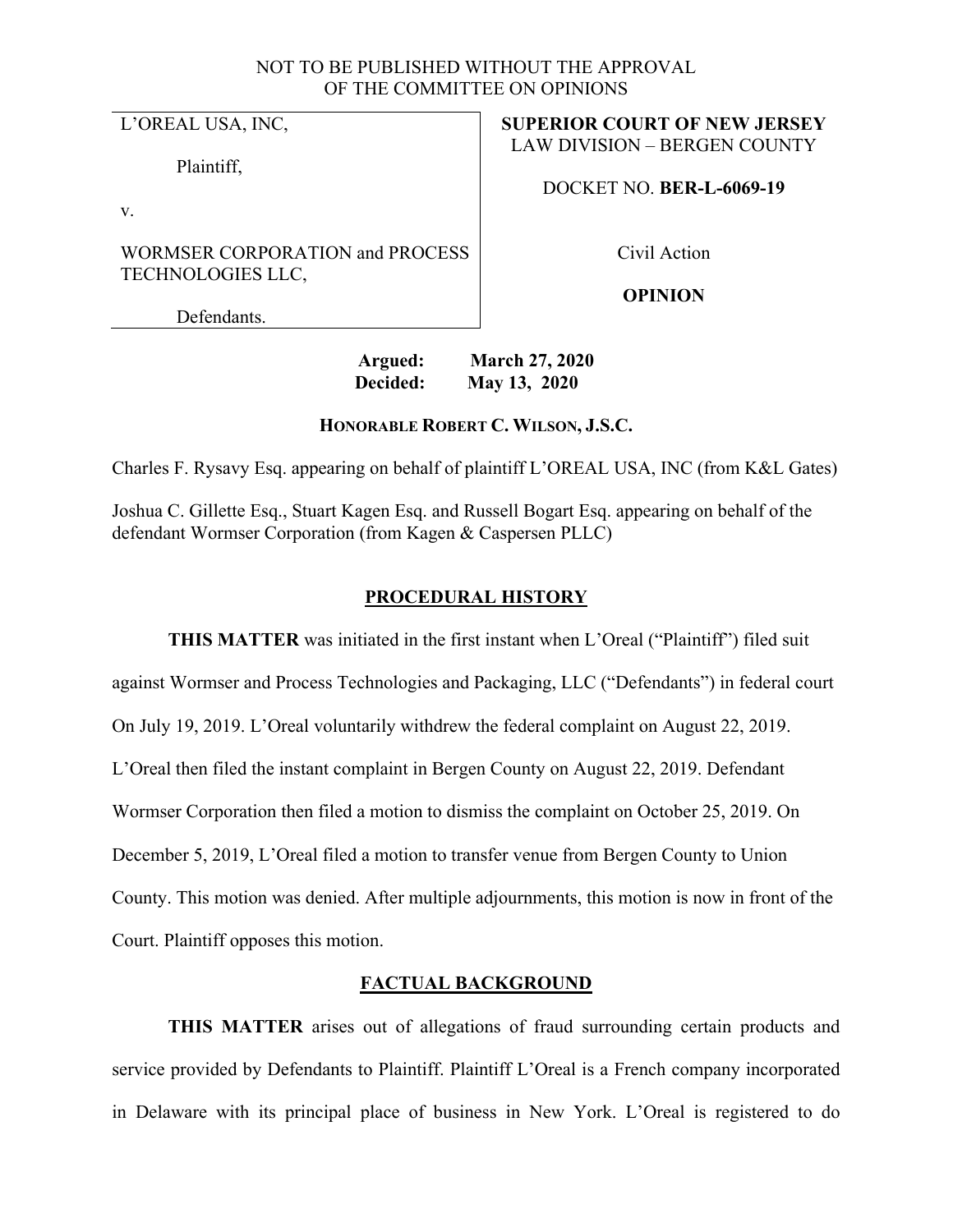business in New Jersey. Defendant Wormser is a privately held company incorporated in New Jersey with its principal place of business in Englewood, New Jersey. Wormser conceptualizes and develops cosmetics, skincare products, and related commodities. Defendant Process Tech is a limited liability corporation with its principal place of business in Olyphant, Pennsylvania. It is owned 51% by Seokoh, Inc., and 49% by Wormser. Process Tech focuses on cosmetics research and development. Process Tech and Wormser have been parties to a contract since October 13, 2016, in which Wormser subcontracts exclusively to Process Tech the work for developing cosmetics. Process Tech provides formulation, development, testing, manufacturing, and packaging services exclusively to Wormser.

In or around late 2014, IT Cosmetics approached Wormser about a cosmetics line eventually called Confidence in a Foundation ("CIAF"). Wormser and Process Tech ("Defendants") had produced several lines of cosmetics for IT Cosmetics before, but CIAF was the first liquid product. Wormser then subcontracted with Process Tech to develop the formula for CIAF. IT Cosmetics made it clear that the CIAF was supposed to be a line of long wear, full coverage foundations. By the Spring of 2015, Process Tech had developed the initial formula for CIAF. L'Oreal then shelved the project in 2016. In 2017, L'Oreal again decided that it was interested in launching Process Tech's formula. Wormser tested the formula and L'Oreal advised Defendants that they would be moving forward with the project using Process Tech's original formula.

At various times prior to CIAF being brought to market, L'Oreal requested minor changes to Process Tech's base formula for CIAF. These changes comprised less than 1% of the formula by volume. In May 2018, L'Oreal sent Wormser the final design for the CIAF bottle. L'Oreal revised the front label of the bottle to say "Longwear, weightless, full coverage, velvetmatte finish." On November 13, 2018, Wormser and L'Oreal agreed upon a pricing structure for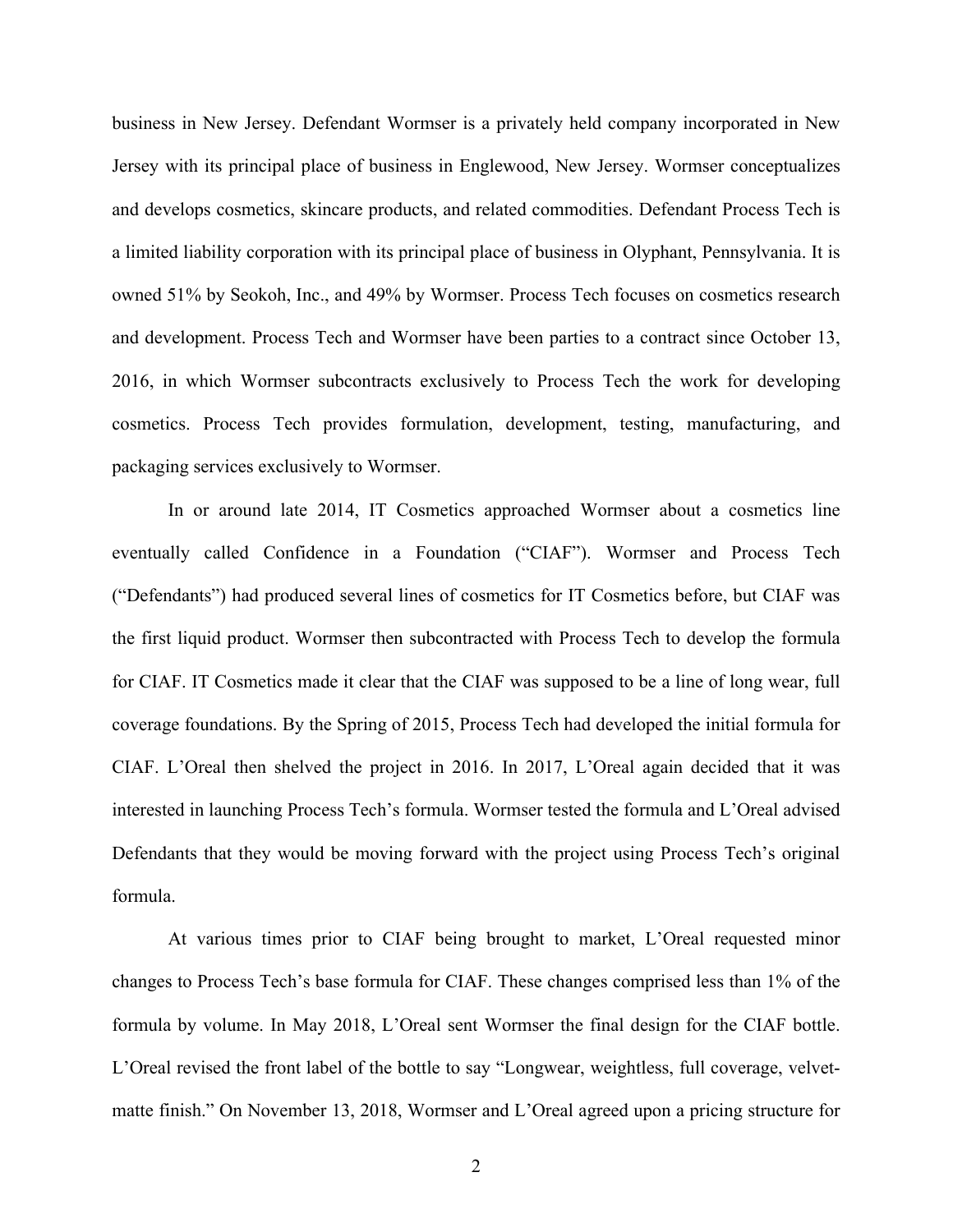delivery of finished and packaged products to the L'Oreal warehouse in New Jersey. The perunit prices varied based on volume per purchase order per shade and the shipping method. L'Oreal then began issuing purchase orders to Wormser.

All of the purchase orders issued by L'Oreal and executed by Wormser were governed by L'Oreal's standard Agreement on the Supply of Goods and Services ("Supply Agreement") which L'Oreal sent to Wormser on March 19, 2018 and again on March 20, 2019. In November of 2018, L'Oreal personnel were on site at Process Tech to review the color matching for the initial production batches of CIAF. The L'Oreal personnel alerted Process Tech to streaks of undisbursed red pigment in some batches. Process Tech increased the mixing time by thirty minutes to attempt to remedy the problem. On February 4, 2019, Wormser requested approval from L'Oreal to ship 42 skids of products to L'Oreal's Distribution Center. On February 25, 2019, Defendants notified L'Oreal that they had observed formula separation during production. Defendants then shut down production. On February 26, 2019, Defendants reported to L'Oreal that they had concluded it was necessary to make changes to the manufacturing process. On March 4, 2019, Wormser informed L'Oreal that the manufacturing changes had solved the problem.

Beginning on March 12, 2019, L'Oreal received a significant number of negative reviews about the product from customers. Throughout April 2019, Defendants attempted to identify the cause of the defects. By April 5, 2019, retailers were threatening to pull CIAF off the shelves based on negative reviews and the high volume of returns. On April 8, 2019, Sephora asked L'Oreal to pull the CIAF line from the shelves and find a replacement. L'Oreal informed Wormser that it was suspending all shipments of CIAF on April 8, 2019. L'Oreal identified several issues with the mixing process and resulting products. L'Oreal also identified several issues with the testing and manufacturing of CIAF. On May 10, 2019, L'Oreal terminated their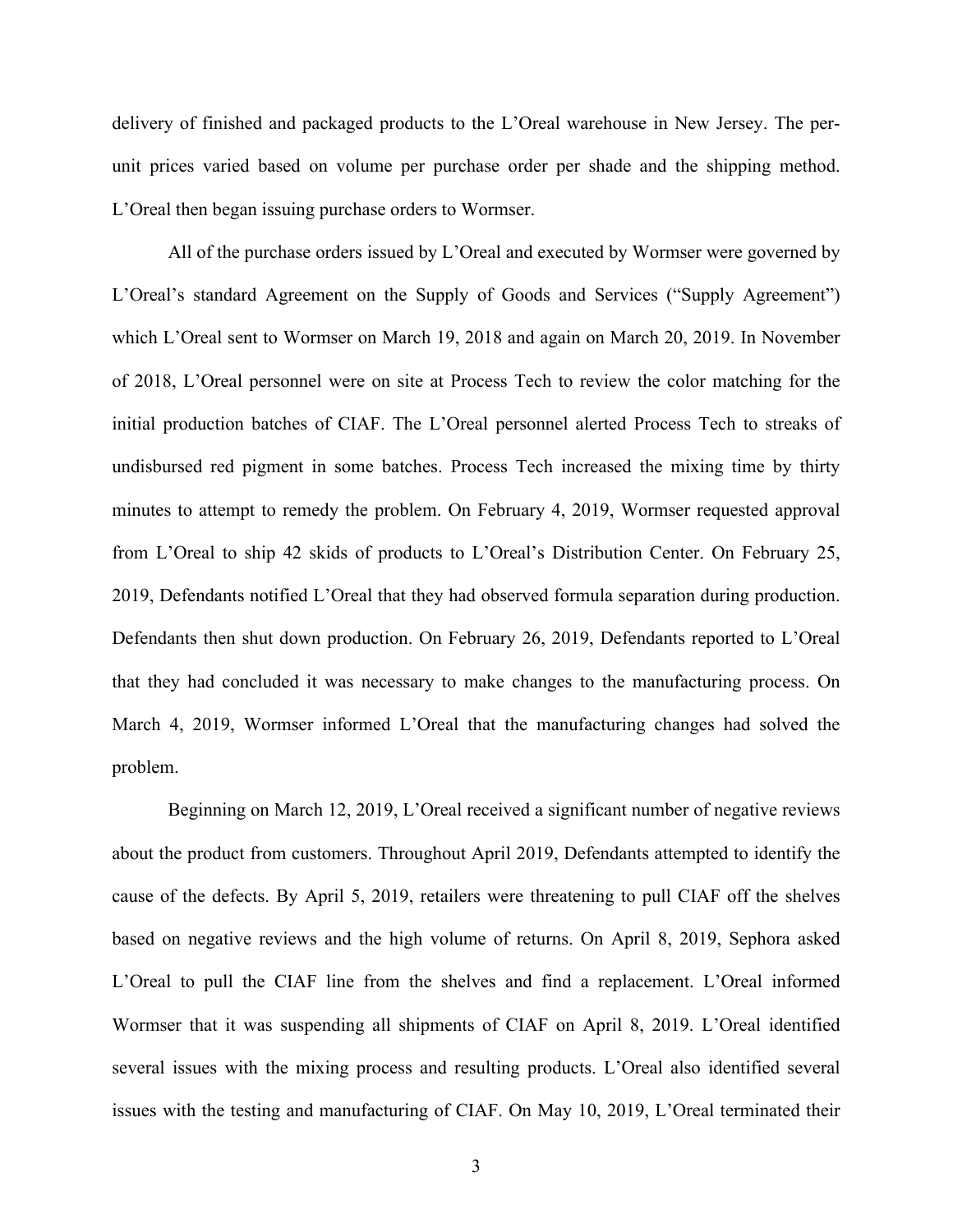contract with Defendants and informed them that L'Oreal would be pulling the CIAF line from the market.

For the reasons set forth below, Defendants, Wormser Corporation and Process Technolgies and Packaging LLC,, Motion to Dismiss is hereby **GRANTED**.

#### **MOTION TO DISMISS STANDARD UNDER RULE 4:6-2(e)**

On a motion to dismiss pursuant to  $R_1$ . 4:6-2(e), the Court must treat all factual allegations as true and must carefully examine those allegations "to ascertain whether the fundament of a cause of action may be gleaned even from an obscure statement of claim. . . ." Printing Mart-Morristown v. Sharp Elec. Corp., 116 N.J. 739, 746 (1989). After a thorough examination, should the Court determine that such allegations fail to state a claim upon which relief can be granted, the Court must dismiss the claim. Id.

Under the New Jersey Court Rules, a complaint may only be dismissed for failure to state a claim if, after an in-depth and liberal search of its allegations, a cause of action cannot be gleaned from even an obscure statement in the Complaint, particularly if additional discovery is permitted. R. 4:6-2(e); see Pressler, Current N.J. Court Rules, Comment 4.1.1. to Rule 4:6-2(e), at 1348 (2010) (citing Printing Mart, 116 N.J. at 746). Thus, a Court must give the non-moving party every inference in evaluating whether to dismiss a Complaint. See, NCP Litigation Trust v. KPMG, LLP, 187 N.J. 353, 365 (2006); Banco Popular No. America v. Gandi, 184 N.J. 161, 165-66 (2005); Fazilat v. Feldstein, 180 N.J. 74, 78 (2004). The "test for determining the adequacy of a pleading [is] whether a cause of action is suggested by the facts." Printing Mart, 116 N.J. at 746. However, "a court must dismiss the plaintiff's complaint if it has failed to articulate a legal basis entitling plaintiff to relief." Sickles v. Carbot Corp., 379 N.J. Super. 100, 106 (App. Div. 2005).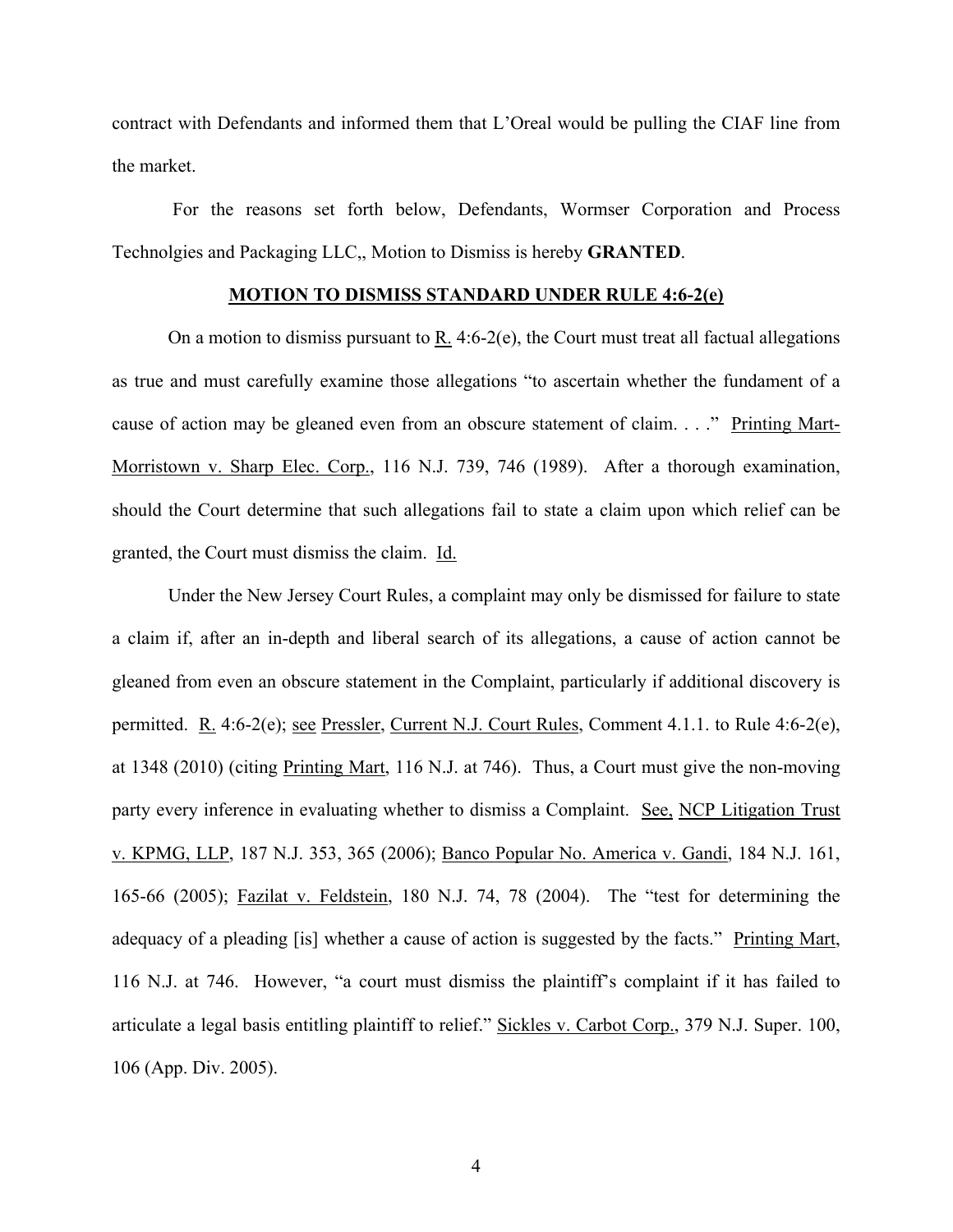### **RULES OF LAW AND DECISION**

# **I. L'OREAL'S COMPLAINT MUST BE DISMISSED PURSUANT TO THE FORUM SELECTION CLAUSE CONTAINED IN THE CONTRACT**

The relationship between Plaintiff and Defendants is governed by a Supply Agreement ("Supply Agreement"). Plaintiff initially filed suit in the District Court of New Jersey and subsequently withdrew that suit due to lack of federal diversity jurisdiction. In August of 2019, Plaintiff filed a complaint in Bergen County. On October 25, 2019, Wormser moved to have the complaint dismissed on multiple grounds. In response, Plaintiff filed an amended complaint. Plaintiff contends that Bergen County is the appropriate venue as it is Wormser's principal place of business.

Paragraph 1 of L'Oreal's Supply Agreement states:

1. Purpose and acceptance. This agreement governs the Purchase Orders sent by L'Oreal USA, Inc. ("L'OREAL"), following the negotiations with the SUPPLIER (the "Agreement"). The Agreement summarizes the provisions applicable to the supply of (i) Goods…described in the Purchase Orders (the "Order"). SUPPLIER's execution of an Order constitutes acceptance by SUPPLIER of each and all of the terms and conditions provided herein regardless of whether SUPPLIER signs this Agreement. This Agreement constitutes the entire agreement between L'Oreal and Supplier, and no modification thereof shall be effective unless in writing signed by both parties.

The Supply Agreement is a standard agreement that L'Oreal mandates for each of its suppliers. The boilerplate language of the Supply Agreement states that the Agreement was not negotiated individually and that L'Oreal unilaterally dictated the terms of the Agreement.

## **A. The Supply Agreement Requires L'Oreal to File Suit in New York**

Paragraph 16 of L'Oreal's own Supply Agreement is a binding forum selection clause

and choice-of-law provision. Paragraph 16 states: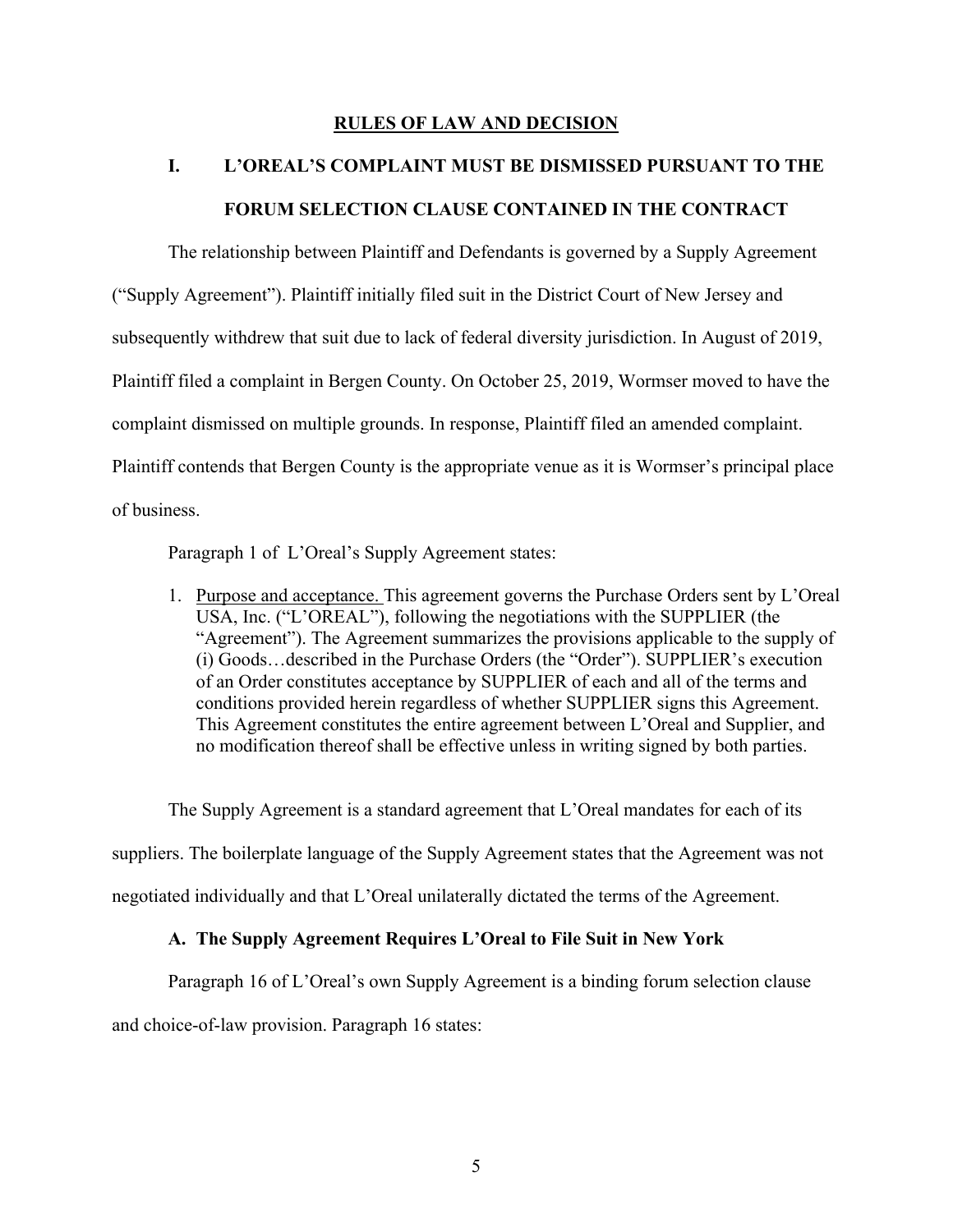16. Jurisdiction and applicable law. The Parties shall attempt to settle disputes amicably. If no amicable agreement is found, any dispute shall be brought before the Courts of the city where L'OREAL's registered address is located and the laws of the state of such registered address shall apply.

The language of the Agreement clearly indicates that there is only one place where suit can be filed. L'Oreal's "registered address" is located at 10 Hudson Yards, New York, New York 10001. The language "shall be brought" specifies that the only place the parties to the Agreement can file suit is New York. The word "the" preceding "Courts of the city" "clearly manifests an intent to render venue both compulsory and exclusive". Sun Co. v. Zoning Bd. of Adjustment of Avalon, 286 N.J. Super. 440, 447 (App. Div.), *certif. denied*, 144 N.J. 376 (1996). The language of the "Jurisidction and applicable law" clause written unilaterally by the Plaintiff clearly indicates that New York is the only appropriate venue.

L'Oreal has consistently used its New York address to conduct business. The plain and ordinary meaning of the term "registered address" is the address of L'Oreal's USA headquarters. L'Oreal has used this address when it was required to register an address such as in its state of incorporation, with the United States Trademark Office, and the Federal Trade Commission. Under the binding forum selection clause, the only place where suit can be brought by either party is the registered address, which is L'Oreal's New York headquarters.

"A court cannot hear a case as to which it lacks subject matter jurisdiction." Peper v. Princeton University Board of Trustees, 77 N.J. 55, 65, 389 A.2d 465 (1978). Therefore, "a court lacks subject matter jurisdiction over a case if its brought in an ineligible forum" Id. "Forum selection clauses are *prima facie* valid and enforceable in New Jersey." Caspi v. The Microsoft Network L.L.C., 323 N.J. Super. 118, 122 (App. Div. 1999). A forum selection clause is enforceable unless it is the result of "fraud, undue influence, or overweening bargaining power is unreasonable or violates a strong public policy". Paradise Enters., Ltd. v. Sapir, 356 N.J. Super.

6